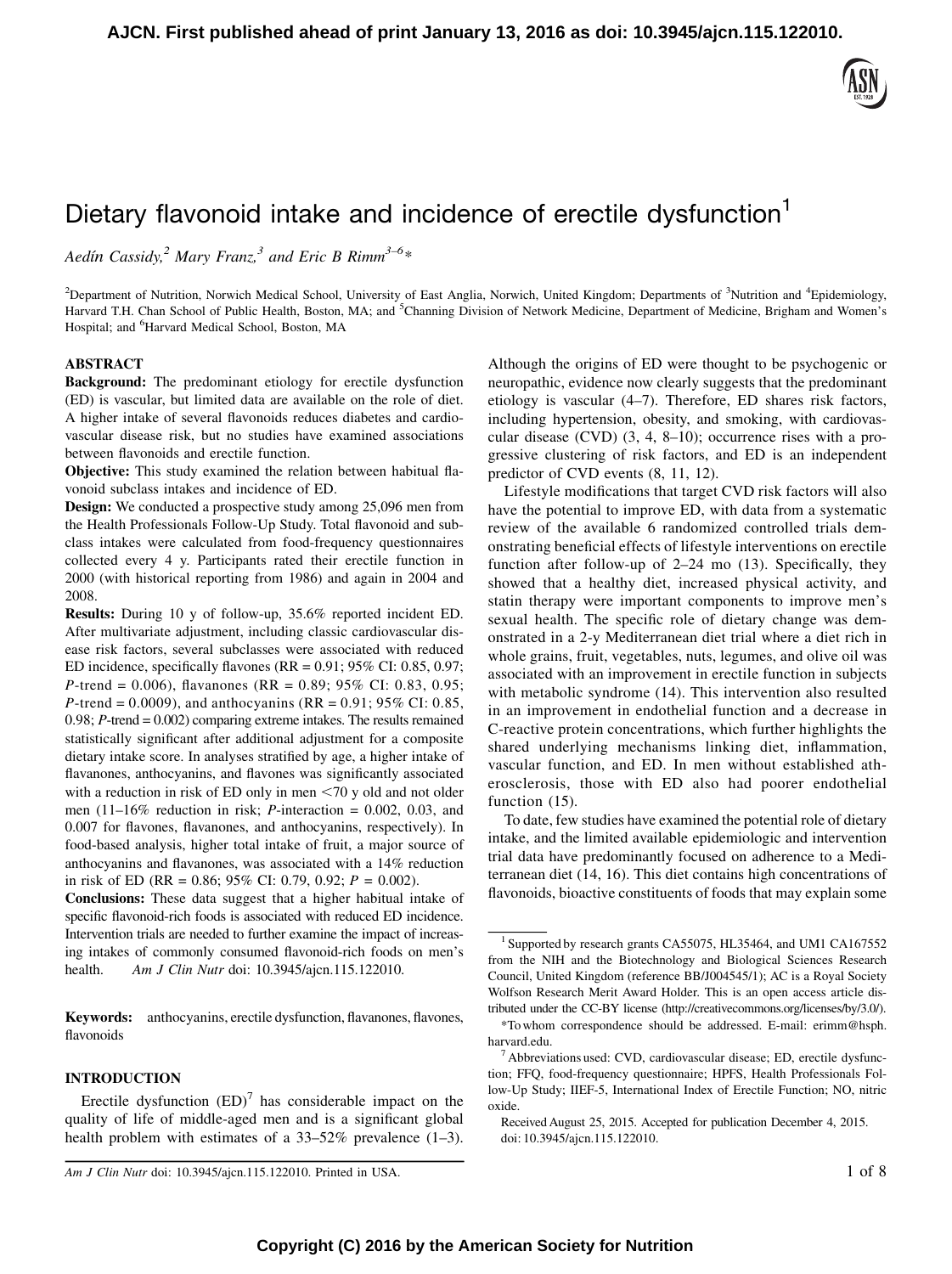of the observed beneficial effects. Growing evidence supports an improvement in endothelial function and blood pressure after increased dietary flavonoid intake (17–23), suggesting that flavonoids might be more likely than other dietary factors to improve erectile function. Flavonoids are present in many plant-based foods/beverages, including fruit, vegetables, tea, herbs, and wine, and exert anti-inflammatory effects, inhibit LDL oxidation and endothelial NADPH oxidase, modulate endothelial nitric oxide (NO) synthase activity, and augment NO status (17, 18, 22, 24–26).

To our knowledge, the association between different dietary flavonoid subclasses present in plant-based foods on ED incidence has not been investigated.

We therefore examined the relation of the 6 main subclasses of flavonoids commonly consumed in the US diet—flavanones, anthocyanins, flavan-3-ols, flavonoid polymers, flavonols, and flavones—with incidence of ED. We hypothesized, on the strength of the available mechanistic and human trial data on vascular function, that a high intake of anthocyanins, flavanones, and flavan-3-ols would be associated with a reduction in the incidence of ED.

# METHODS

#### Subjects

The Health Professionals Follow-Up Study (HPFS) is a prospective cohort study that commenced in 1986 with the recruitment of 51,529 middle-aged male dentists, pharmacists, optometrists, osteopath physicians, podiatrists, and veterinarians (aged 40–75 y). Approximately 97% of participants were of white European descent. Questionnaires were mailed to participants at baseline and biennially to update exposure information and to ascertain the self-report of newly diagnosed diseases (94% response rate) (27). The HPFS was approved by the Harvard T.H. Chan School of Public Health Institutional Review Board.

#### Outcome assessment

On the 2000 questionnaire, HPFS participants were asked to rate their ability (without treatment) to have and maintain an erection sufficient for intercourse. Each question included a time grid with year/month increments (before 1986, 1986– 1989, 1990–1994, 1995 or later, in the past 3 mo) to allow participants to report historically when and if erectile function changed. Participants were again asked to report their current function (without treatment) in 2004 and 2008. Response options on the 5-point scale included very poor, poor, fair, good, and very good. Only 25,096 men who at baseline in 1998 were without prior diagnosis of ED; prostate, bladder, or testicular cancer; or CVD were included in our analyses. Date of diagnosis was defined as the date of return of the 2000 questionnaire, and we censored at first report of ED. Participants were subsequently censored during follow-up if they developed prostate, bladder, or testicular cancer, and we stopped updating dietary information if they developed CVD during follow-up. Reports of poor or very poor erectile function in any of the periods from 2000 to 2008 were considered incident cases of ED.

#### Dietary assessment

Dietary intake data collected from HPFS participants in 1986 and subsequently every 4 y through 2010 were used to calculate cumulative flavonoid subclass intakes. A database for assessment of flavonoid subclass intakes was constructed as previously described (19), which was compiled before the release of the phenol-explorer database. Briefly, intakes of individual compounds were calculated as the sum of the consumption frequency of each food multiplied by the content of the specific flavonoid for the specified portion size. We derived intakes of the subclasses commonly consumed in the US diet—specifically, flavanones, anthocyanins, flavan-3-ols (monomers), flavonols, flavones, and polymers/oligomers (including proanthocyanidins, theaflavins, and thearubigins). We did not evaluate isoflavone intakes because concentrations are very low  $(<$ 3 mg/d) in the habitual US diet (28), and from a meta-analysis of soy isoflavone intervention studies, we know that isoflavone intakes of 65–153 mg/d are required for blood pressure–lowering effects in hypertensive subjects and 50–99 mg/d for effects on endothelial function (29, 30). Cumulative intakes (energy adjusted) were calculated for a given questionnaire cycle by averaging the intake for the current and preceding food-frequency questionnaires (FFQs). The validity and reproducibility of the FFQs have been reported previously, and correlations between major dietary sources of flavonoids (fruit, vegetables, tea, wine) measured by diet records and FFQs were 0.70, 0.50, 0.77, and 0.83 respectively (31, 32). Our FFQ has not been specifically validated for the intake of flavonoid subclasses, but in a recent study, the sum of 7 flavonoid biomarkers measured in 24-h urine samples was correlated with intakes of fruit and vegetables (0.43–0.66) (33), correlations of a similar magnitude to our validation studies.

## Statistical methods

Participants contributed person-time of follow-up from the date of return of the 2000 questionnaire to the date of first report of ED or the end of follow-up (2010). Updating of dietary information ended at the time participants developed cancer (except nonmelanoma skin cancer), coronary artery disease, angina, or stroke (self-reported percutaneous transluminal coronary angioplasty/coronary artery bypass graft or myocardial infarction) during follow-up to avoid bias due to reverse causality (34). We used a left-truncated Cox proportional hazard regression for time-varying covariates, with a counting process data structure and age in months as the time scale, stratifying also on calendar year (35) to estimate the HR for flavonoid subclass intake in relation to risk of ED by using the lowest intake quintile as the referent group. Covariates were updated biennially (36). We controlled for marital status (married, divorced, separated, widowed, or never married), smoking (never, past, or current 1–14, 15–24,  $\geq$ 25 cigarettes/d), BMI (in kg/m<sup>2</sup>;  $\leq$  24.9, 25–29.9, or  $\geq$  30), physical activity (metabolic equivalents/wk in quintiles), alcohol consumption (0, 0.1–4.9, 5–14.9, 15– 29.9, or  $>$ 30 g alcohol/d), use of multivitamin supplements (yes/no), energy intake (kcal/d, in quintiles), history of hypertension (yes/no), history of myocardial infarction (yes/no), history of hypercholesterolemia (yes/no), and history of diabetes (yes/no).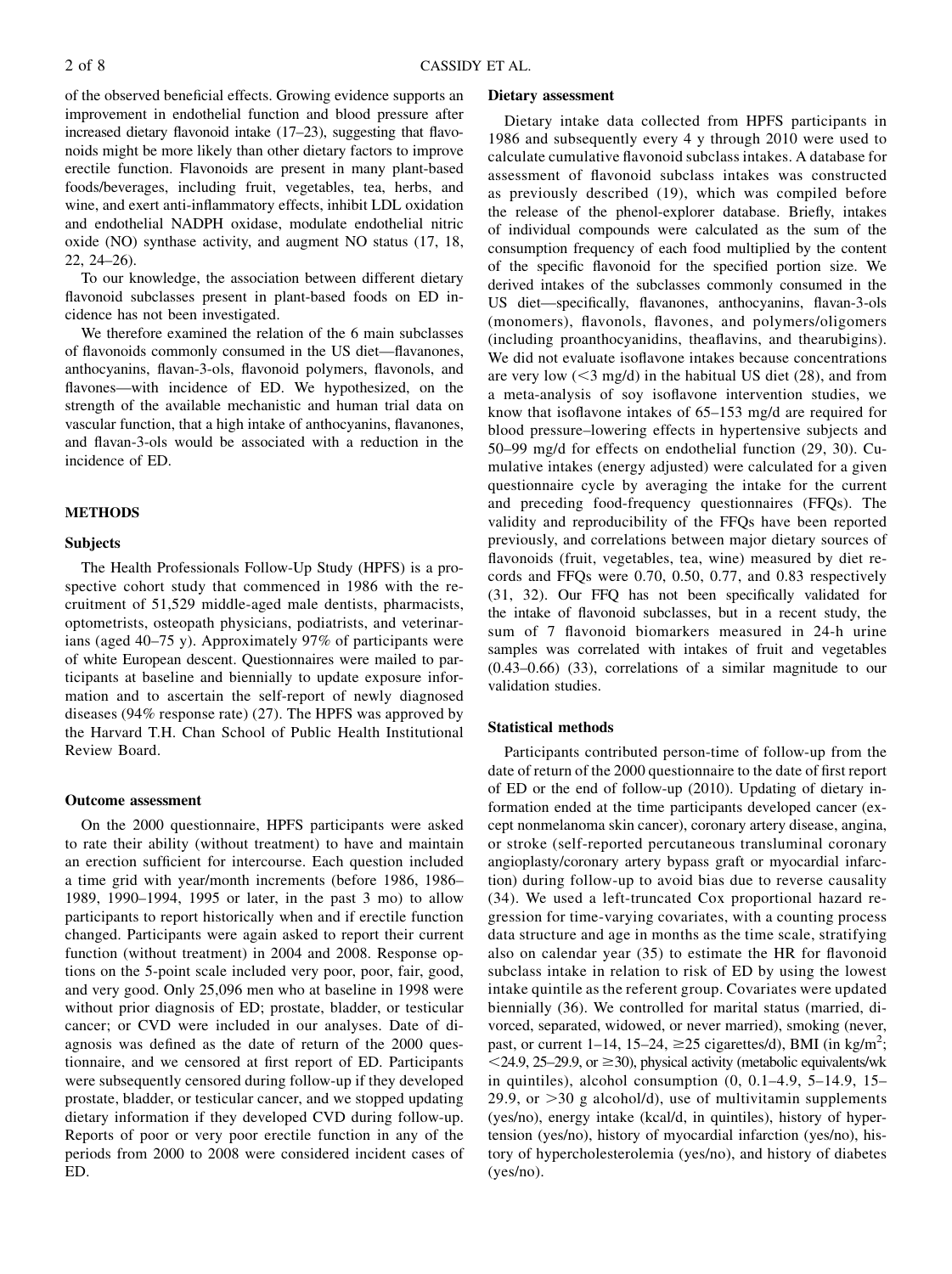We conducted further analyses in which we also adjusted for caffeine intake, as well as intake of caffeine/methylxanthinecontaining beverages (tea and coffee) and the alternative healthy eating index (as an index of overall diet quality and adherence to dietary guidelines). In other models, we examined the impact of the addition of intakes of amino acids involved in vascular function, including arginine, cysteine, and methionine, to the multivariate model.

In sensitivity analyses, we restricted analyses to healthy men who had never had diabetes or CVD. To identify the impact of risk factors that may modify the relation between flavonoid subclass intake and ED, we examined the effect modification among strata, including age, BMI, smoking, physical activity, and statin use. We conducted food-based analyses on the main dietary sources of the flavonoid subclasses that were associated with a reduction in ED incidence to relate our findings to dietary guidelines. We also examined the joint effects of flavonoid subclasses associated with risk of ED (combined intakes of anthocyanins and flavanones but not flavones because most flavone intake is derived from the same dietary sources as flavanones) with other risk factors including smoking and physical activity. All analyses were conducted with SAS software, version 9 (SAS Institute, Inc.). All P values were 2-sided.

# **RESULTS**

During 10 y of follow-up among the 25,096 participants, 35.6% reported incident ED. Baseline characteristics of the participants according to quintiles of cumulative flavanone intake in 2000 are shown in Table 1. Men with a higher flavanone intake smoked less, exercised more, and consumed less alcohol. The flavonoid polymer subclass contributed

most to total flavonoid intake (mean intake 207 mg/d; range: 68–442 mg/d), whereas intakes ranged from 3.3 to 35.9 mg/d for anthocyanin and 13.6 to 102.5 mg/d for flavanones. After adjusting for potential confounders, including classic CVD risk factors and a range of lifestyle factors, participants in the highest compared with the lowest quintile of several subclasses of flavonoids had a reduction in the incidence of ED, specifically intakes of flavones ( $RR = 0.91$ ; 95% CI: 0.85, 0.97; P-trend = 0.006), flavanones (RR = 0.89; 95% CI: 0.83, 0.95; *P*-trend = 0.0009), and anthocyanins (RR =  $0.91$ ; 95%) CI: 0.85, 0.98; *P*-trend = 0.002) (Table 2). The results remained statistically significant when we added either caffeine intake or intake of caffeine/methylxanthine-containing beverages (tea and coffee) to the multivariate model—specifically, intakes of flavones (addition of caffeine; flavones (RR: 0.91; 95% CI: 0.85, 0.97; *P*-trend = 0.007), flavanones (RR =  $0.89$ ; 95% CI: 0.83, 0.96; P-trend = 0.0009, anthocyanins  $(RR = 0.91; 95\% \text{ CI: } 0.85, 0.98; P\text{-trend} = 0.002),$  (addition of tea and coffee intake; flavones  $RR = 0.91$ ; 95% CI: 0.85, 0.97; P-trend = 0.008), flavanones (RR = 0.89; 95% CI: 0.83, 0.96; *P*-trend = 0.001, anthocyanins (RR =  $0.91$ ; 95%) CI: 0.84, 0.97;  $P$ -trend = 0.002). The results also remained statistically significant when we added alternative healthy eating index to the multivariate model—specifically, intakes of flavones (RR = 0.87; 95% CI: 0.82, 0.94; P-trend = 0.0007), flavanones (RR =  $0.87$ ; 95% CI: 0.81, 0.94; P-trend = 0.0001), and anthocyanins (RR =  $0.88$ ; 95% CI: 0.82, 0.95; P-trend = 0.0003). The addition of intakes of arginine, cysteine, or methionine either individually or together to our multivariate model did not materially alter the results (data not shown). When we restricted analyses to healthy men (excluding those with

#### TABLE 1

Characteristics of the men from the Health Professionals Follow-Up Study by quintile of flavanone intake at baseline<sup>1</sup>

|                                    | Flavanone intake, mg/d  |                          |                          |                          |                           |            |
|------------------------------------|-------------------------|--------------------------|--------------------------|--------------------------|---------------------------|------------|
|                                    | Q1: 9.7<br>$(n = 5019)$ | Q2: 29.8<br>$(n = 5020)$ | O3: 51.2<br>$(n = 5018)$ | O4: 74.6<br>$(n = 5020)$ | Q5: 120.2<br>$(n = 5019)$ | $P$ -trend |
| Age, y                             | $61.1 \pm 8.2^2$        | $62.0 \pm 8.5$           | $63.0 \pm 8.7$           | $63.6 \pm 8.8$           | $64.0 \pm 8.9$            |            |
| BMI, $\text{kg/m}^2$               | $26.2 \pm 3.7$          | $26.1 \pm 3.6$           | $26.0 \pm 3.6$           | $25.9 \pm 3.4$           | $25.9 \pm 3.5$            | < 0.0001   |
| Smoking, %                         |                         |                          |                          |                          |                           |            |
| Never                              | 45                      | 50                       | 53                       | 55                       | 57                        | < 0.0001   |
| Former                             | 47                      | 45                       | 43                       | 42                       | 40                        | < 0.0001   |
| Current                            | 8                       | 5                        | 4                        | 3                        | 3                         | < 0.0001   |
| Physical activity, MET-h/wk        | $33.2 \pm 44.4$         | $35.8 \pm 40.2$          | $36.9 \pm 39.0$          | $36.2 \pm 36.5$          | $37.8 \pm 39.2$           | < 0.0001   |
| Family history of MI, %            | 9                       | 7                        | 8                        | 8                        | 10                        | < 0.0003   |
| History of hypertension, %         | 18                      | 17                       | 16                       | 17                       | 18                        | 0.95       |
| History of diabetes, %             | 8                       | 6                        | 5                        | 5                        | 5                         | < 0.0001   |
| History of hypercholesterolemia, % | 48                      | 47                       | 47                       | 48                       | 48)                       | 0.37       |
| Multivitamin use, %                | 57                      | 57                       | 60                       | 62                       | 63)                       | < 0.0001   |
| Married, %                         | 88                      | 89                       | 89                       | 91                       | 89                        | < 0.0001   |
| Energy intake, kcal/d              | $1962 \pm 630$          | $2080 \pm 662$           | $2140 \pm 599$           | $1954 \pm 540$           | $1837 \pm 593$            | < 0.0001   |
| Alcohol, g/d                       | $11.8 \pm 16.3$         | $11.7 \pm 14.9$          | $11.5 \pm 14.0$          | $10.5 \pm 12.3$          | $8.7 \pm 11.4$            | < 0.0001   |
| Total flavonoids, mg/d             | $294 \pm 184$           | $308 \pm 174$            | $322 \pm 170$            | $351 \pm 173$            | $394 \pm 177$             | < 0.0001   |
| Anthocyanins, mg/d                 | $10.5 \pm 7.7$          | $12.3 \pm 7.9$           | $12.5 \pm 7.8$           | $13.6 \pm 8.1$           | $14.6 \pm 8.5$            |            |
| Flavonols, mg/d                    | $16.3 \pm 7.4$          | $17.3 \pm 7.0$           | $17.5 \pm 6.9$           | $18.1 \pm 7.0$           | $18.7 \pm 7.1$            | < 0.0001   |
| Flavones, mg/d                     | $1.5 \pm 0.8$           | $1.9 \pm 0.9$            | $2.4 \pm 0.9$            | $2.9 \pm 0.9$            | $3.4 \pm 0.9$             | < 0.0001   |
| Flavan-3-ols, mg/d                 | $131.6 \pm 151.7$       | $125.2 \pm 143.2$        | $125.0 \pm 141.6$        | $130.5 \pm 144.5$        | $137.3 \pm 149.4$         | < 0.01     |
| Polymers, mg/d                     | $192.7 \pm 137$         | $194.2 \pm 127$          | $195.8 \pm 126$          | $205.5 \pm 128$          | $218.7 \pm 135$           | < 0.0001   |

<sup>1</sup>Values are standardized to the age distribution of the study population. MET, metabolic equivalent task; MI, myocardial infarction; Q, quintile.  ${}^{2}$ Mean  $\pm$  SD (all such values).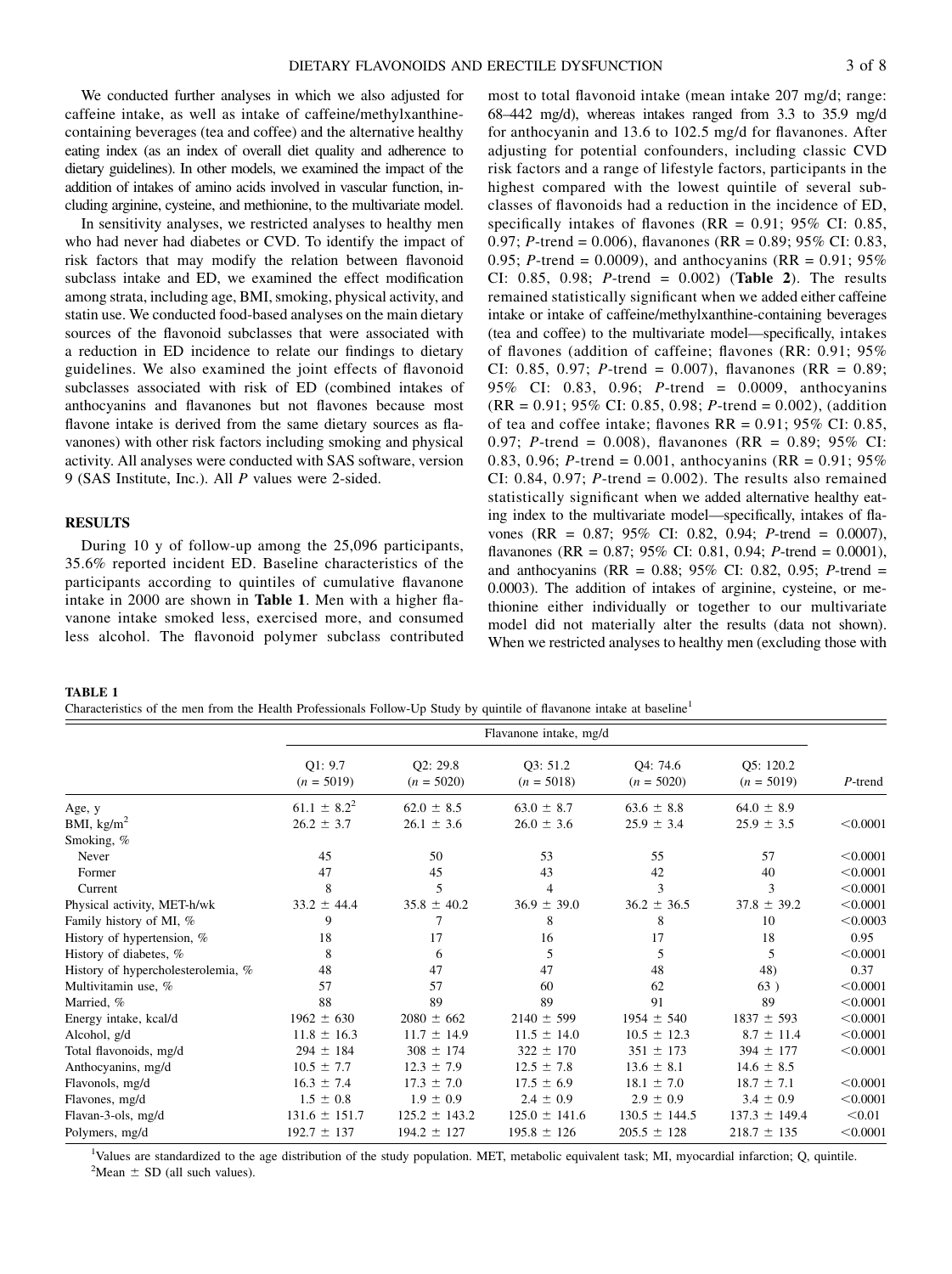# 4 of 8 CASSIDY ET AL.

# TABLE 2

Association between dietary flavonoid intake and ED in 25,096 participants from the Health Professionals Follow-Up Study1

|                                                                    | Q1                           | Q <sub>2</sub>   | Q <sub>3</sub>        | Q4                    | Q <sub>5</sub>   | $P$ -trend |
|--------------------------------------------------------------------|------------------------------|------------------|-----------------------|-----------------------|------------------|------------|
| Total flavonoids                                                   |                              |                  |                       |                       |                  |            |
| Person-years                                                       | 40,250                       | 43,785           | 44,317                | 44,424                | 42,269           |            |
| Cases of ED, $n$                                                   | 1629                         | 1804             | 1886                  | 1856                  | 1740             |            |
| Age adjusted                                                       | 1.0 (reference) <sup>2</sup> | 0.96(0.90, 1.03) | 0.97(0.91, 1.04)      | 0.92(0.86, 0.98)      | 0.92(0.86, 0.98) | 0.006      |
| Multivariate model                                                 | 1.0 (reference)              | 0.99(0.92, 1.05) | 1.02(0.95, 1.09)      | 0.98(0.91, 1.05)      | 0.96(0.89, 1.02) | 0.16       |
| Multivariate model and AHEI                                        | 1.0 (reference)              | 0.97(0.91, 1.04) | 1.00(0.93, 1.07)      | 0.96(0.89, 1.03)      | 0.94(0.87, 1.01) | 0.08       |
| Flavonols                                                          |                              |                  |                       |                       |                  |            |
| Person-years                                                       | 38,856                       | 43,516           | 44,959                | 45,489                | 42,225           |            |
| Cases of ED, $n$                                                   | 1588                         | 1780             | 1809                  | 1888                  | 1850             |            |
| Age adjusted                                                       | 1.0 (reference)              | 0.97(0.91, 1.04) | 0.94(0.88, 1.00)      | 0.94(0.88, 1.00)      | 0.96(0.90, 1.03) | 0.11       |
| Multivariate model                                                 | 1.0 (reference)              | 0.98(0.92, 1.05) | 0.95(0.89, 1.02)      | 0.96(0.90, 1.03)      | 0.97(0.91, 1.04) | 0.63       |
| Multivariate model and AHEI                                        | 1.0 (reference)              | 0.97(0.90, 1.04) | 0.93(0.87, 1.00)      | 0.94(0.87, 1.01)      | 0.95(0.88, 1.02) | 0.38       |
| Flavones                                                           |                              |                  |                       |                       |                  |            |
| Person-years                                                       | 40,461                       | 43,689           | 43,415                | 43,564                | 43,917           |            |
| Cases of ED, $n$                                                   | 1613                         | 1765             | 1801                  | 1884                  | 1852             |            |
| Age adjusted                                                       | 1.0 (reference)              | 0.95(0.89, 1.02) | $0.92$ $(0.86, 0.98)$ | $0.92$ $(0.86, 0.98)$ | 0.88(0.82, 0.94) | < 0.0001   |
| Multivariate model                                                 | 1.0 (reference)              | 0.96(0.90, 1.03) | 0.94(0.87, 1.00)      | 0.95(0.89, 1.01)      | 0.91(0.85, 0.97) | 0.006      |
| Multivariate model and AHEI                                        | 1.0 (reference)              | 0.94(0.88, 1.01) | 0.91(0.85, 0.98)      | $0.92$ $(0.86, 0.99)$ | 0.87(0.82, 0.94) | 0.0007     |
| Multivariate model excluding participants<br>with CVD and diabetes | 1.0 (reference)              | 0.94(0.87, 1.02) | 0.92(0.85, 0.99)      | 0.93(0.86, 1.01)      | 0.91(0.84, 0.99) | 0.04       |
| Flavanones                                                         |                              |                  |                       |                       |                  |            |
| Person-years                                                       | 43,655                       | 45,841           | 43.931                | 41,845                | 39,773           |            |
| Cases of ED, $n$                                                   | 1739                         | 1826             | 1866                  | 1813                  | 1671             |            |
| Age adjusted                                                       | 1.0 (reference)              | 0.96(0.90, 1.03) | 0.94(0.88, 1.01)      | $0.92$ $(0.86, 0.98)$ | 0.85(0.80, 0.91) | < 0.0001   |
| Multivariate model                                                 | 1.0 (reference)              | 0.98(0.92, 1.05) | 0.96(0.89, 1.01)      | 0.95(0.89, 1.02)      | 0.89(0.83, 0.95) | 0.0009     |
| Multivariate model and AHEI                                        | 1.0 (reference)              | 0.97(0.90, 1.03) | 0.95(0.89, 1.01)      | 0.93(0.87, 1.00)      | 0.87(0.81, 0.94) | 0.0001     |
| Multivariate model excluding participants                          | 1.0 (reference)              | 0.98(0.91, 1.06) | 0.97(0.90, 1.05)      | 0.94(0.87, 1.02)      | 0.90(0.83, 0.97) | 0.003      |
| with CVD and diabetes                                              |                              |                  |                       |                       |                  |            |
| Flavan-3-ols                                                       |                              |                  |                       |                       |                  |            |
| Person-years                                                       | 37,470                       | 44,942           | 46,285                | 44,279                | 42,070           |            |
| Cases of ED, $n$                                                   | 1629                         | 1836             | 1791                  | 1880                  | 1779             |            |
| Age adjusted                                                       | 1.0 (reference)              | 1.00(0.93, 1.06) | 0.95(0.89, 1.02)      | 1.01(0.94, 1.07)      | 1.01(0.94, 1.08) | 0.30       |
| Multivariate model                                                 | 1.0 (reference)              | 1.03(0.96, 1.10) | 0.98(0.92, 1.05)      | 1.04(0.97, 1.11)      | 1.04(0.97, 1.11) | 0.25       |
| Multivariate model and AHEI                                        | 1.0 (reference)              | 1.03(0.96, 1.10) | 0.98(0.91, 1.05)      | 1.03(0.96, 1.10)      | 1.03(0.96, 1.10) | 0.29       |
| Anthocyanins                                                       |                              |                  |                       |                       |                  |            |
| Person-years                                                       | 35,075                       | 41,856           | 44,734                | 46,651                | 46,730           |            |
| Cases of ED, $n$                                                   | 1485                         | 1803             | 1885                  | 1868                  | 1874             |            |
| Age adjusted                                                       | 1.0 (reference)              | 0.98(0.91, 1.05) | 0.93(0.87, 1.00)      | 0.89(0.83, 0.95)      | 0.86(0.81, 0.92) | < 0.0001   |
| Multivariate model                                                 | 1.0 (reference)              | 1.00(0.93, 1.07) | 0.97(0.91, 1.03)      | $0.92$ $(0.86, 0.99)$ | 0.91(0.85, 0.98) | 0.002      |
| Multivariate model and AHEI                                        | 1.0 (reference)              | 0.98(0.92, 1.05) | 0.94(0.88, 1.01)      | 0.90(0.84, 0.97)      | 0.88(0.82, 0.95) | 0.0003     |
| Multivariate model excluding participants                          | 1.0 (reference)              | 1.02(0.95, 1.11) | 0.98(0.90, 1.06)      | 0.92(0.85, 1.00)      | 0.93(0.85, 1.01) | 0.008      |
| with CVD and diabetes                                              |                              |                  |                       |                       |                  |            |
| Polymeric flavonoids                                               |                              |                  |                       |                       |                  |            |
| Person-years                                                       | 39,326                       | 43,754           | 45,193                | 44,362                | 42,410           |            |
| Cases of ED, $n$                                                   | 1625                         | 1797             | 1849                  | 1881                  | 1763             |            |
| Age adjusted                                                       | 1.0 (reference)              | 0.98(0.91, 1.04) | 0.96(0.89, 1.07)      | 0.96(0.90, 1.02)      | 0.95(0.88, 1.01) | 0.15       |
| Multivariate model                                                 | 1.0 (reference)              | 1.00(0.93, 1.07) | 1.00(0.93, 1.07)      | 1.02(0.95, 1.09)      | 0.99(0.92, 1.06) | 0.75       |
| Multivariate model and AHEI                                        | 1.0 (reference)              | 0.99(0.92, 1.06) | 0.99(0.92, 1.06)      | 1.00(0.93, 1.07)      | 0.97(0.91, 1.05) | 0.58       |

<sup>1</sup>Multivariate model adjusted for age, physical activity, smoking, BMI, alcohol, energy, marital status, use of multivitamins, history of CVD, history of hypercholesterolemia, history of hypertension, history of diabetes. AHEI, alternative healthy eating index; CVD, cardiovascular disease; ED, erectile dysfunction; Q, quintile.

 ${}^{2}$ RR; 95% CI in parentheses (all such values).

diabetes or CVD,  $n = 21,783,6768$  events), a statistically significant inverse association between intakes of flavones (RR = 0.91; 95% CI: 0.84, 0.99, P-trend = 0.04), flavanones (RR = 0.90; 95% CI: 0.83, 0.97; P-trend = 0.003), and anthocyanins (RR = 0.93; 95% CI: 0.85, 1.01;  $P$ -trend = 0.008) was still observed.

To confirm our findings and to relate the effects to public health and dietary guidelines, we then conducted food-based analyses for total fruit intake and the top 5 sources of anthocyanins,

flavones, and flavanones: strawberries, blueberries, red wine, apples/pears, and citrus products. Total fruit intake was associated with a  $14\%$  reduction in risk of ED (RR = 0.86; 95%) CI: 0.79, 0.92;  $P < 0.0001$  comparing quintile 5 with quintile 1), although when we focused on the top sources contributing to the flavonoid subclasses associated with a reduction in ED, we observed a 19% reduction in risk of ED (RR =  $0.81$ ; 95% CI: 0.64, 1.03;  $P < 0.008$ ) (Figure 1). This inverse association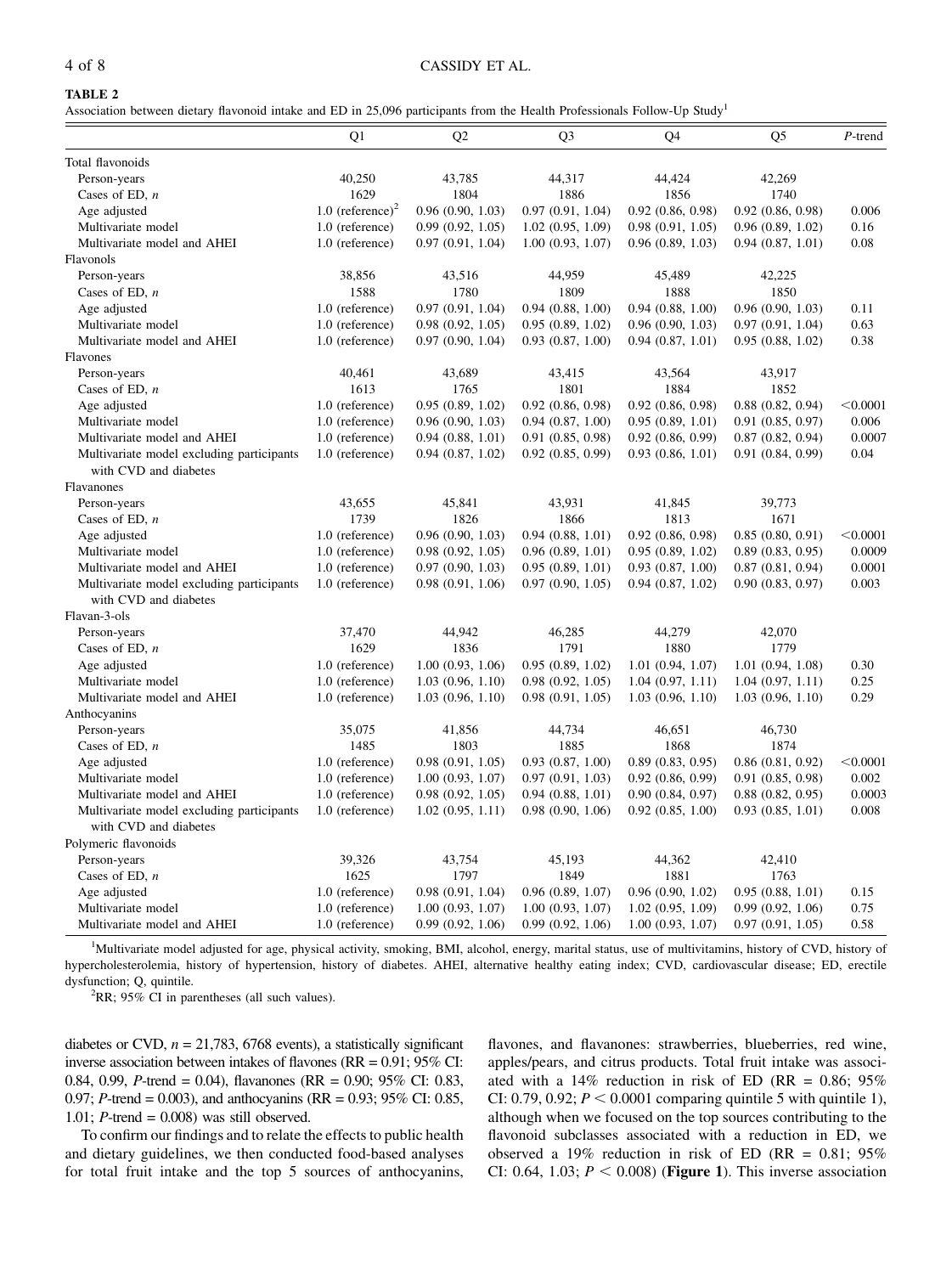

#### Highest vs. lowest quintiles of intake

FIGURE 1 Risk of erectile dysfunction associated with total fruit intake and intake of the top 5 sources of anthocyanins, flavanones, and flavones (strawberries, blueberries, red wine, apples/pears, and citrus products) and intake of citrus and blueberries separately in the Health Professionals Follow-Up Study  $(n = 25,096)$ . RRs were adjusted for the following covariates: marital status, smoking, BMI, physical activity, alcohol consumption, use of multivitamin supplements, energy intake, history of hypertension, history of myocardial infarction, history of hypercholesterolemia, and history of diabetes.

was predominantly due to intake of citrus products ( $RR = 0.88$ ; 95% CI: 0.80, 0.97;  $P = 0.002$ ) and blueberry intake (none compared with  $>3$  portions/wk) (RR = 0.78; 95% CI: 0.59, 1.02;  $P = 0.07$ ; Figure 1).

In stratified analyses (Table 3), we observed that the inverse association of flavones, flavanones, and anthocyanins with ED was stronger among men aged  $\leq$ 70 y compared with those aged

 $\geq$ 70 y (*P*-interaction = 0.002, 0.03, and 0.007 for flavones, flavanones, and anthocyanins, respectively). The inverse association between flavanones and ED was stronger among overweight men compared with those who had a BMI  $\leq$ 25  $(P\text{-}interaction = 0.009)$  (Table 3). We therefore also examined the joint effects of age and BMI, and although we acknowledge that incidence rates were higher in the older men, these analyses

#### TABLE 3

Associations of anthocyanin, flavanone, and flavone intake with risk of erectile dysfunction across strata of risk factors for participants from the Health Professionals Follow-Up Study<sup>1</sup>

|                        |                  | Q5 vs. Q1 |               |                  |            |               |                  |              |               |  |
|------------------------|------------------|-----------|---------------|------------------|------------|---------------|------------------|--------------|---------------|--|
|                        |                  | Flavones  |               |                  | Flavanones |               |                  | Anthocyanins |               |  |
|                        | RR (95% CI)      | P-trend   | P-interaction | RR (95% CI)      | $P$ -trend | P-interaction | RR (95% CI)      | P-trend      | P-interaction |  |
| Age, y                 |                  |           |               |                  |            |               |                  |              |               |  |
| $<$ 70                 | 0.89(0.81, 0.98) | 0.002     | 0.002         | 0.87(0.79, 0.96) | 0.007      | 0.03          | 0.84(0.77, 0.93) | < 0.0001     | 0.007         |  |
| $\geq 70$              | 1.06(0.96, 1.16) | 0.35      |               | 1.01(0.91, 1.11) | 0.99       |               | 1.04(0.94, 1.14) | 0.63         |               |  |
| BMI, $\text{kg/m}^2$   |                  |           |               |                  |            |               |                  |              |               |  |
| $<$ 25                 | 1.06(0.94, 1.18) | 0.82      | 0.14          | 1.01(0.90, 1.13) | 0.99       | 0.009         | 1.04(0.92, 1.16) | 0.88         | 0.48          |  |
| $25 - 29.9$            | 0.84(0.76, 0.93) | 0.004     |               | 0.87(0.79, 0.96) | 0.003      |               | 0.83(0.75, 0.92) | 0.0007       |               |  |
| $\geq 30$              | 0.78(0.65, 0.94) | 0.005     |               | 0.69(0.57, 0.83) | 0.0002     |               | 0.89(0.74, 1.07) | 0.08         |               |  |
| Smoking                |                  |           |               |                  |            |               |                  |              |               |  |
| Never                  | 0.86(0.78, 0.95) | 0.005     | 0.26          | 0.87(0.79, 0.96) | 0.005      | 0.73          | 0.90(0.81, 1.00) | 0.03         | 0.80          |  |
| Ever                   | 0.94(0.85, 1.03) | 0.70      |               | 0.90(0.82, 1.00) | 0.04       |               | 0.91(0.82, 1.00) | 0.01         |               |  |
| Physical activity      |                  |           |               |                  |            |               |                  |              |               |  |
| Q1 and Q2              | 0.94(0.85, 1.05) | 0.20      | 0.84          | 0.92(0.83, 1.03) | 0.04       | 0.55          | 0.95(0.85, 1.06) | 0.14         | 0.78          |  |
| Q <sub>3</sub>         | 0.89(0.80, 1.00) | 0.07      |               | 0.86(0.77, 0.96) | 0.01       |               | 0.89(0.80, 1.01) | 0.03         |               |  |
| Q4 and Q5              | 0.92(0.78, 1.08) | 0.23      |               | 0.93(0.80, 1.09) | 0.68       |               | 0.88(0.75, 1.04) | 0.21         |               |  |
| Prevalent hypertension |                  |           |               |                  |            |               |                  |              |               |  |
| N <sub>0</sub>         | 0.97(0.90, 1.05) | 0.28      | 0.72          | 0.94(0.87, 1.01) | 0.06       | 0.86          | 0.93(0.87, 1.01) | 0.04         | 0.80          |  |
| Yes                    | 0.92(0.79, 1.07) | 0.14      |               | 0.91(0.79, 1.06) | 0.25       |               | 0.92(0.79, 1.06) | 0.19         |               |  |
| Statin use             |                  |           |               |                  |            |               |                  |              |               |  |
| N <sub>0</sub>         | 0.90(0.83, 0.98) | 0.02      | 0.71          | 0.89(0.82, 0.96) | 0.002      | 0.79          | 0.92(0.84, 1.00) | 0.01         | 0.78          |  |
| Yes                    | 0.90(0.79, 1.03) | 0.13      |               | 0.89(0.78, 1.01) | 0.09       |               | 0.91(0.79, 1.04) | 0.12         |               |  |

<sup>1</sup>Multivariate model adjusted for age, physical activity, smoking, BMI, alcohol, energy, marital status, use of multivitamins, history of cardiovascular disease, history of hypercholesterolemia, history of hypertension, and history of diabetes. Q, quintile.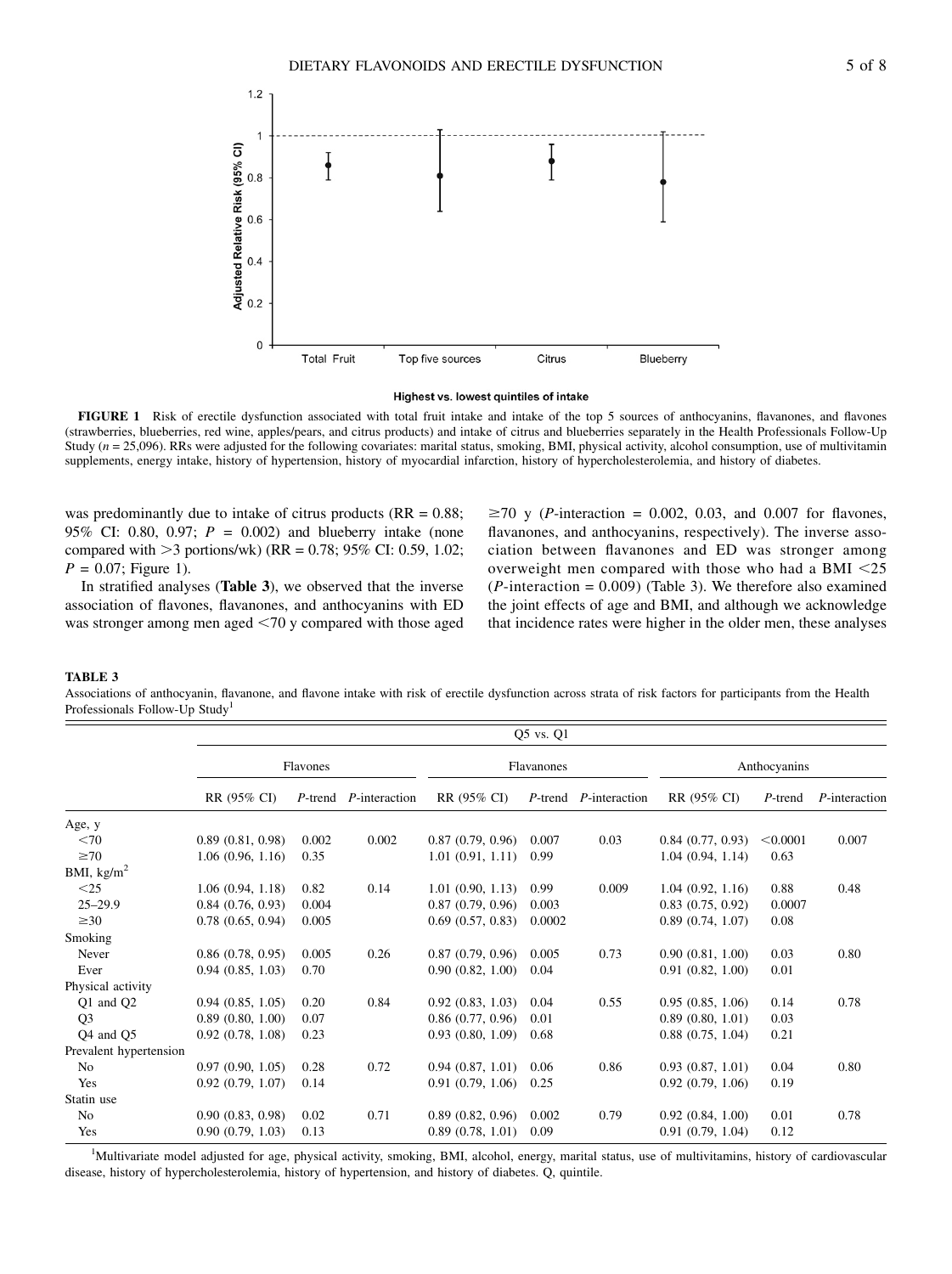suggest that the greatest benefit from an increased intake of flavonones, flavones, and anthocyanins is observed in the younger overweight and obese men; for example, for flavanone intake, comparing extreme quintiles of intakes, the relative risk of ED was 0.85 (95% CI: 0.74, 0.98) for participants aged  $\langle 70 \rangle$  y with a BMI in the 25–29.9 range and 0.61 (95% CI: 0.47, 0.77) in the  $BMI \geq 30$  category. The inverse association was similar in smokers and nonsmokers, across physical activity levels, and by statin use (Table 3). In joint effect analysis, individuals who consumed a high intake of anthocyanins and flavanones and who were physically active had the lowest risk of ED compared with those consuming a low intake of anthocyanins and flavanones and low physical activity levels (RR =  $0.79$ ; 95% CI: 0.71, 0.87; P-trend < 0.0001).

## DISCUSSION

To our knowledge, this is the first observational study to suggest that increased habitual intakes of several dietary flavonoids are associated with improved erectile function. Specifically, during 10 y of follow-up and after adjustment for a number of potential confounders, including classic CVD risk factors and a range of lifestyle factors, men in the highest compared with the lowest quintile of intakes of flavanones, flavones, and anthocyanins had a 9–11% reduced incidence of ED. This magnitude of effect is similar to undertaking 7.7–16.5 metabolic equivalent tasks per week of physical activity (37), which equates to approximately 2–5 h of brisk walking per week.

The projected worldwide prevalence of ED for 2025 has been suggested to be  $>322$  million men, with the largest projected increases in the developing world (1). Our data strengthen the knowledge that a healthy diet, specifically one rich in several flavonoids, together with increased physical activity and maintenance of body weight are important components of health to improve sexual health and CVD risk factor reduction. These lifestyle modifications will likely provide benefit regardless of use of current drug therapies, including phosphodiesterase type 5 inhibitors. Although the magnitude of the reduced risk of increased flavonoid intake on erectile function was moderate (9– 11%), the potential benefits on improving erectile function could be important at a population level. Interestingly, in our joint analysis, we observed that individuals who consumed a high intake of anthocyanins and flavanones and who were physically active had a 21% lower risk of ED compared with those consuming a low intake of anthocyanins and flavanones and low physical activity levels. In a 2-y intervention trial, in which subjects were advised to achieve 10% weight loss through reduced energy intake and increased physical activity, a 4.0-point improvement in the International Index of Erectile Function (IIEF-5) score was observed (38). These data are supported by prospective data, which found that the 10-y odds of ED was 2.0 comparing men with a BMI  $\geq$ 28 with men with a BMI <28 at baseline (8), and previous data showed that the RR of ED for obese men (BMI  $\geq$ 30) was almost twice that of men with an ideal BMI  $(<25)$  (RR = 1.9; 95% CI: 1.6, 2.2). Together, these data suggest that even a modest improvement in ED through increased intake of flavonoid-rich foods combined with a moderate increase in physical activity and other lifestyle factor modifications will improve erectile function and offer an opportunity for early intervention for CVD prevention.

In nationally representative data from NHANES,  $>18$  million US men were estimated to have ED, with older men particularly affected (39), and in our cohort, 37.9% reported incident ED over a 10-y period. A 9–11% improvement in ED is important from a public health perspective because ED is an early barometer of poor vascular function and offers a critical opportunity to intervene earlier for the prevention of CVD. The lag time between the onset of ED and CVD presentation is 2–5 y (40–42), and it has been shown to be an independent risk factor for CVD mortality and morbidity (12, 43, 44). Men with ED are likely to be highly motivated to adapt a healthy lifestyle, including dietary approaches, to improve sexual health with resulting benefits to cardiovascular health. In addition, men are likely to recognize dysfunction in their sexual health early, in contrast to risk factors for CVD, which are frequently identified after much of the irreversible vascular damage has occurred.

To date, few studies have specifically examined the potential role of dietary constituents on ED. Recently, a cross-sectional study reported a 39% reduction in risk of ED with higher caffeine intake (intake equivalent to 2–3 cups of coffee/d) (45), although the relative importance of the polyphenol content of coffee was not addressed. The addition of either caffeine intake or caffeine/ methylxanthine-containing beverages (tea and coffee) to our model did not attenuate the relation, suggesting that the benefits may be more likely related to the flavonoid content. The only long-term trial observed a beneficial effect of adherence to a Mediterranean diet (14, 46), the data for which are supported by an observational study in men with type 2 diabetes (46). Of the 65 men with metabolic syndrome who were enrolled and followed up for 2 y, a 3-point improvement in the IIEF-5 score was observed (range: 0.6–5.2) in those advised to follow a Mediterranean-style diet (14). Several other trials have evaluated the impact of other lifestyle modifications, including weight loss, exercise, or combined exercise and lifestyle change, and a meta-analysis of the 4 lifestyle modification trials (excluding the 2 pharmacotherapy studies) demonstrated improvements in sexual function. They observed a pooled improvement of 2.4 points in the IIEF-5 score, which is consistent with a relevant improvement in mild ED and a lesser improvement in more advanced ED (13). A clinically important difference in the erectile function domain is accepted to be a 4-point improvement in IIEF-5 score, but the clinical importance of the difference varies substantially according to the degree of severity of ED. For mild ED, a 2.0-point improvement in the IIEF-5 score equates to a clinically important effect, whereas for moderate or severe ED, a respective 5.0- or 7.0-point change in the score is required for a clinical benefit (47). Interestingly, when we added a modified Mediterranean diet score, appropriately adapted for a US habitual diet (alternative healthy eating index), it did not alter our observed inverse associations, providing evidence to suggest the specific importance of high flavonoid intakes.

Penile erection is regulated by a dynamic balance between vasodilator and vasoconstrictor tone, and lack of this homeostasis leads to ED. Vasoconstriction is mediated mostly via RhoA/Rhokinase pathways, whereas the NO pathway is one of the main vasodilator mediators involved in the functional control of erectile function (48). Available data suggest that several flavonoids can attenuate vascular contraction by inhibiting RhoA/Rho-kinase signaling pathways from experiments using rat aortic rings (49, 50) and population-based studies, and short-term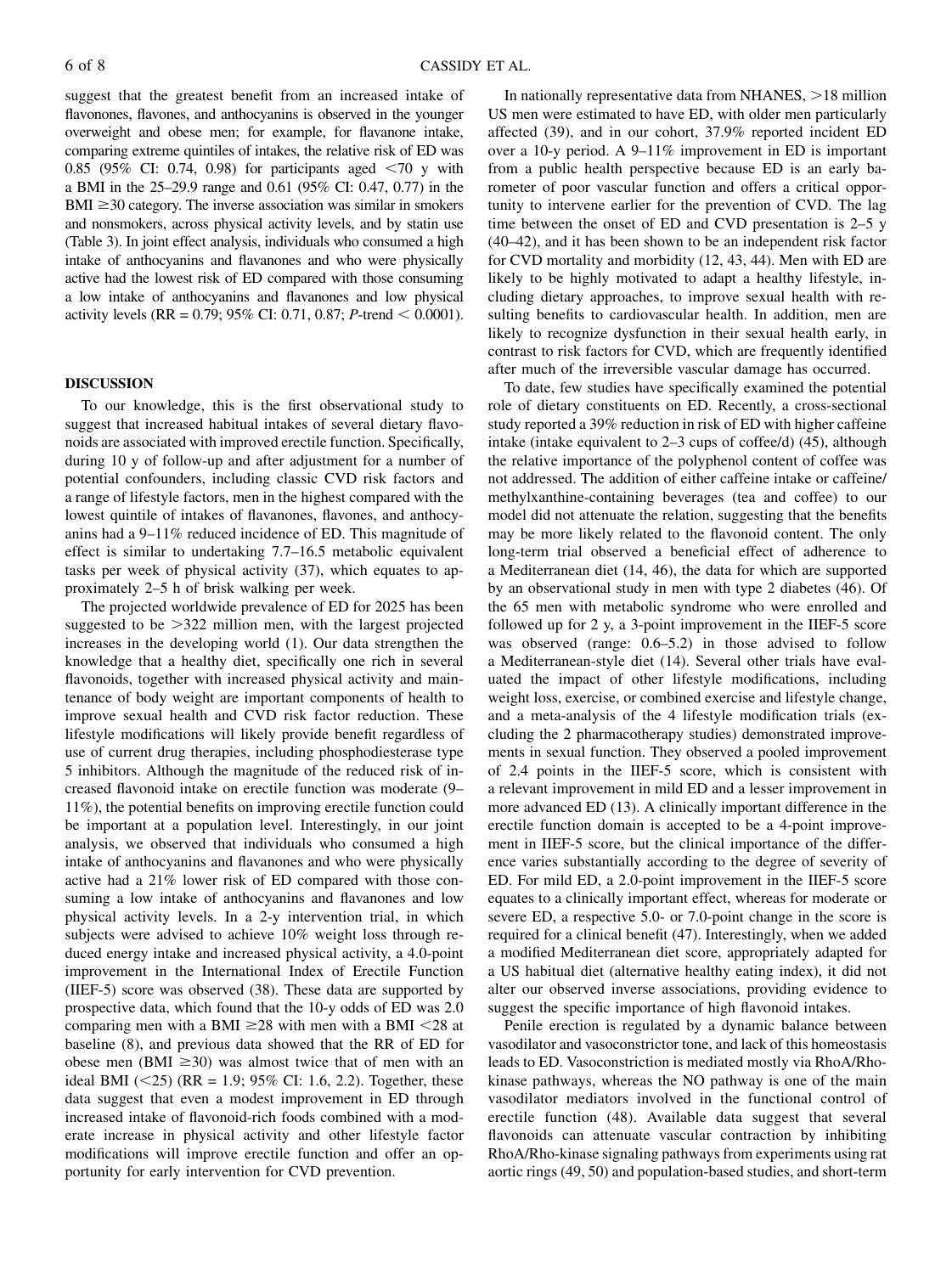trials support an effect for specific flavonoid subclasses, including flavones, anthocyanins, flavanones, and flavan-3-ols, on vascular function and NO in vivo (18–20, 22–26). Although NO has been accepted as the pathway for mediating the vasorelaxant effects of flavonoids, hydrogen sulfide has been identified as another important physiologic regulator of erectile function via effects on arterial relaxation and (51), and recent in vitro evidence provides evidence to suggest that the hydrogen sulfide pathway was key in mediating the relaxant effect of blueberry juice on rat aortic tissue (52).

Few animal studies have examined the impact of flavonoid ingestion on erectile function, but in one 8-wk study, the flavonol quercetin at high doses (20 and 50 mg  $\cdot$  kg<sup>-1</sup>  $\cdot$  d<sup>-1</sup>) ameliorated ED in a diabetic rat model (53); we observed no inverse association for habitual flavonol intake (mean intake 18.4 mg/d). Although habitual flavone intakes were low (mean intake 2.6 mg/d), we did observe a reduction in risk with increased intake, and in an animal model, the flavone apigenin markedly increased NO concentrations and evoked endothelium-dependent vasorelaxation (54). We also hypothesized that increased flavan-3-ol intake would reduce risk, given the wealth of mechanistic support for this subclass, particularly in relation to effects on NO metabolism and endothelial function (17, 20, 21). However, no relation was apparent for habitual intake in this population. Our meta-analysis of flavan-3-ol randomized controlled trials and CVD risk biomarkers suggested that  $>50$  mg epicatechin/d, one of the main flavan-3-ol compounds, is required for beneficial effects on blood pressure (21). By their very nature, FFQs cannot capture all sources of flavonoids, and some sources of flavan-3-ols may not have been accurately captured. For example, dark chocolate, a major source of flavan-3-ols, was not consumed regularly in the 1990s, and most FFQs of that era did not assess different chocolate types. Furthermore, the exact composition of flavan-3-ols in dark and milk chocolate depends on the alkalization process during production (55).

The strengths of this study include the prospective design, the large sample size with long-term follow-up, repeat measures of dietary intake, detailed data on risk factors and confounders for CVD risk, and an up-to-date database of the range of flavonoid subclasses present in the habitual diet. The study also has a number of limitations. Although we adjusted for a range of potential confounders, there is still the possibility of residual or unmeasured confounding from additional unmeasured factors. However, given our detailed and updated adjustment for confounders, it is unlikely these would fully account for the observed findings. Of all the flavonoid classes assessed, only anthocyanins, flavanones, and flavones were associated with ED, suggesting something specific about these subclasses. We used repeated measurements and assessed cumulative intake of diet to more accurately assess long-term flavonoid intake and reduce measurement error. However, flavonoid content varies widely, depending on growing conditions and manufacturing methods, but despite these sources of variation, these data allow us to rank order intakes, which allows comparisons between high and low intakes in large population groups. There are currently a limited range of validated biomarkers to integrate intake with the extensive metabolism these compounds undergo in vivo, so our current knowledge base can only be derived from dietary intake.

Improvement in erectile function in men should therefore be added to the growing list of clinical benefits brought about by

a healthy lifestyle, including increased intake of flavonoids. From a public health perspective, ED provides an opportunity for early intervention for the prevention of CVD and represents an opportunity for the early identification of risk factors that are modifiable with lifestyle, particularly in middle-aged men. Our data suggest that increased intake of specific flavonoid-rich foods is associated with a reduced ED incidence, and intervention trials are needed to further examine the potential impact of flavonoids to improve men's overall health.

The authors' responsibilities were as follows—AC and EBR: designed the research, analyzed the data, and wrote the article; AC: was responsible for the final content; and all authors: developed the flavonoid database and read and approved the final version of the article. AC and EBR received funding from the US Blueberry Highbush Council for a separate project unrelated to this publication. MF declared no conflicts of interest.

#### **REFERENCES**

- 1. Ayta IA, McKinlay JB, Krane RJ. The likely worldwide increase in erectile dysfunction between 1995 and 2025 and some possible policy consequences. BJU Int 1999;84:50–6.
- 2. Bacon CG, Mittleman MA, Kawachi I, Giovannucci E, Glasser DB, Rimm EB. Sexual function in men older than 50 years of age: results from the Health Professionals Follow-up Study. Ann Intern Med 2003; 139:161–8.
- 3. Grover SA, Lowensteyn I, Kaouache M, Marchand S, Coupal L, DeCarolis E. The prevalence of erectile dysfunction in the primary care setting: importance of risk factors for diabetes and vascular disease. Arch Intern Med 2006;166:213–9.
- 4. Kloner RA. Erectile dysfunction as a predictor of cardiovascular disease. Int J Impot Res 2008;20:460–5.
- 5. Fung MM, Bettencourt R, Barrett-Connor E. Heart disease risk factors predict erectile dysfunction 25 years later: the Rancho Bernardo Study. J Am Coll Cardiol 2004;43:1405–11.
- 6. Chew KK, Bremner A, Jamrozik K, Earle C, Stuckey B. Male erectile dysfunction and cardiovascular disease: is there an intimate nexus? J Sex Med 2008;5:928–34.
- 7. Batty GD, Li Q, Czernichow S, Neal B, Zoungas S, Huxley R. Erectile dysfunction and later cardiovascular disease in men with type 2 diabetes: prospective cohort study based on the ADVANCE (Action in Diabetes and Vascular Disease: Preterax and Diamicron Modified-Release Controlled Evaluation) trial. J Am Coll Cardiol 2010;56:1908–13.
- 8. Feldman HA, Johannes CB, Derby CA, Kleinman KP, Mohr BA, Araujo AB. Erectile dysfunction and coronary risk factors: prospective results from the Massachusetts male aging study. Prev Med 2000;30: 328–38.
- 9. Kupelian V, Link CL, McKinlay JB. Association between smoking, passive smoking, and erectile dysfunction: results from the Boston Area Community Health (BACH) Survey. Eur Urol 2007;52:416–22.
- 10. Riedner CE, Rhoden EL, Ribeiro EP, Fuchs SC. Central obesity is an independent predictor of erectile dysfunction in older men. J Urol 2006;176:1519–23.
- 11. Gazzaruso C, Solerte SB, Pujia A, Coppola A, Vezzoli M, Salvucci F. Erectile dysfunction as a predictor of cardiovascular events and death in diabetic patients with angiographically proven asymptomatic coronary artery disease: a potential protective role for statins and 5-phosphodiesterase inhibitors. J Am Coll Cardiol 2008;51:2040–4.
- 12. Thompson IM, Tangen CM, Goodman PJ, Probstfield JL, Moinpour CM, Coltman CA. Erectile dysfunction and subsequent cardiovascular disease. JAMA 2005;294:2996–3002.
- 13. Gupta BP, Murad MH, Clifton MM, Prokop L, Nehra A, Kopecky SL. The effect of lifestyle modification and cardiovascular risk factor reduction on erectile dysfunction: a systematic review and meta-analysis. Arch Intern Med 2011;171:1797–803.
- 14. Esposito K, Ciotola M, Giugliano F, De Sio M, Giugliano G, D'Armiento M. Mediterranean diet improves erectile function in subjects with the metabolic syndrome. Int J Impot Res 2006;18:405–10.
- 15. Averbeck MA, Colares C, de Lira GH, Selbach T, Rhoden EL. Evaluation of endothelial function with brachial artery ultrasound in men with or without erectile dysfunction and classified as intermediate risk according to the Framingham Score. J Sex Med 2012;9:849–56.